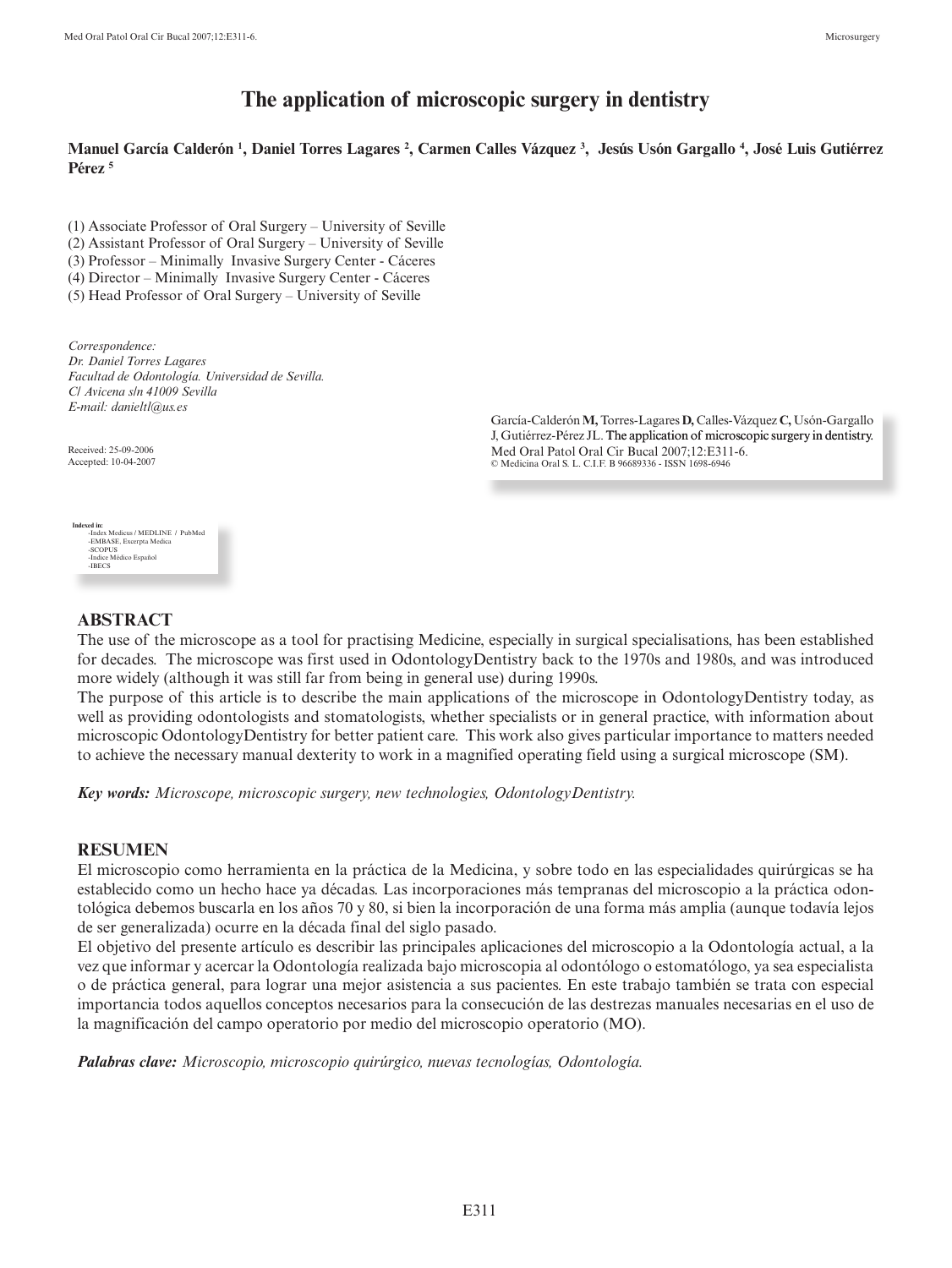## **INTRODUCTION**

Nowadays, the introduction of the microscope into precision dental practice is one of the greatest advances seen in modern OdontologyDentistry. Today's greatest challenge is to bring this improvement to new generations of trainee dentists, and to provide those who have been in practice for a longer period of time with the abilities and skills they need to provide offer better odontological dentistry care, as well as cutting down on the initial effort and stress involved when introducing visual magnification to odontological dentistry practice.

The aim of this article is to describe, inform and bring microscopic OdontologyDentistry to specialist and general practitioner dentists to improve care and to explain the necessary aspects for achieving the manual skills needed when operating with a magnified field using a surgical microscope (SM).

## **HISTORICAL BACKGROUND OF THE USE OF THE MICROSCOPE IN ODONTOLOGYDEN-TISTRY**

Microsurgery in OdontologyDentistry field has benefited from the advances and application of microsurgical procedures and technologies in Medicine. The first articles (1-4) about using a microscope in OdontologyDentistry were published during the late 1970s and the 1980s. However, it was not until the 1990s when systematic use of surgical microscopes started and was applied by the different odontological dentistry specialities (5), such as Periodontal Surgery (6). In the Oral Surgery field , Leblanc JP and Van Boven RW (7), laid the foundations and used nerve microsuturing nerve repair techniques to treat traumatic injuries to the lower dental nerve. Nevertheless, reference material on the field of microsurgery in OdontologyDentistry has long been lacking, and is mainly anecdotal in nature (8).

## **THE SURGICAL OR OPERATING MICROSCO-PE IN ODONTOLOGYDENTISTRY**

All surgical microscopes used in Medicine and OdontologyDentistry share the common characteristics of stereoscopic vision and coaxial lighting, which, together with the magnification, make it more convenient to perform clinical work since there is an increased range of visionthanks to the improved ability to see they provide. Furthermore, using an Operating Microscope means we are obliged to work in a correct position, leading to more increased physical comfort, and less tiredness, as well as and avoidsavoiding, in the long-term problems with the spinal column.

The microscope's ability to magnify the image depends mostly on the quality of the optics and the focal distance of the lens. The shorter this is, the greater the magnification achieved.

Consequently, a low magnification level is considered to be between 2.5 and 8, and is used to guide us in a large working area. It is important to point out regarding these magnifications, that the lowest (from 2.5 to 4), can be achieved by using magnifying lenses integrated into the operator's glasses. It is highly recommended for professionals to start using these to magnify the visual field as they make it much easier to learn and become accustomed to working with a certain depth of field, diminishing the problems associated with such a radical change in clinical practice. The average increase is between eight and 16 and is used for working with greater precision in OdontologyDentistry. The more powerful magnifications, more than 16x (and in some cases as much 32x 40x), are used to examine very fine details, for diagnostics and intrasurgical examinations, and to locate difficult-to-detect findings. It must be recognised that at these great levels of magnification the working field in focus is significantly decreased (lower depth of field), which can be inconvenient and cause considerable eye fatigue.

Microscopic surgical work requires not only knowledge of the specific techniques of each speciality, but also prior training in keeping a steady hand, working in an appropriate position and an in-depth knowledge and understanding of all the instruments necessary for performing microsurgery, in this way, getting the best out of the equipment for optimum results. Although using and manoeuvring this type of instrument can be difficult and complicated at first, we should not let this make us stop us trying too soon. Nevertheless, we must be aware that this technique and working philosophy take some time and considerable experiencerequire a level of training depending on the skills of each professional before having sufficient experience to ensure we can be sure of providing continuity and positive results for our patients in clinical practice.

## **THE ADVANTAGES OF USING A MICROSCOPE IN ODONTOLOGYDENTISTRY**

During the years since microscopic techniques were introduced into our daily working clinical practice, it is true to say that in addition to the traditional microsurgical triad (better light, sharper images and improved surgical abilities), there are a multitude of additional advantages, which can be classified into postural, procedural, psychological and educational (table 1).

## **BASIC ASPECTS OF INTRODUCING THE MI-CROSCOPE INTO CLINICAL PRACTICE**

#### 1.- INSTALLING THE MICROSCOPE

Most operators prefer a ceiling or wall-mounted microscope, as this option causes the fewest restrictions when it comes to moving around the microscope and its mounting. Sometimes, depending on the size, equipment and the way the operating theatre and clinic are "decorated", a floor- or wheel-mounted microscope may be recommended.

#### 2.- TREMBLE CONTROL

Tremble control (9) is one of the most important preparatory steps in the learning period and is very valuable when using microsurgical techniques, which is assessed and measured in tens of a millimetre when we are working with large magnifications. When trembling cannot be controlled it usually has catastrophic results, which, in general, lead to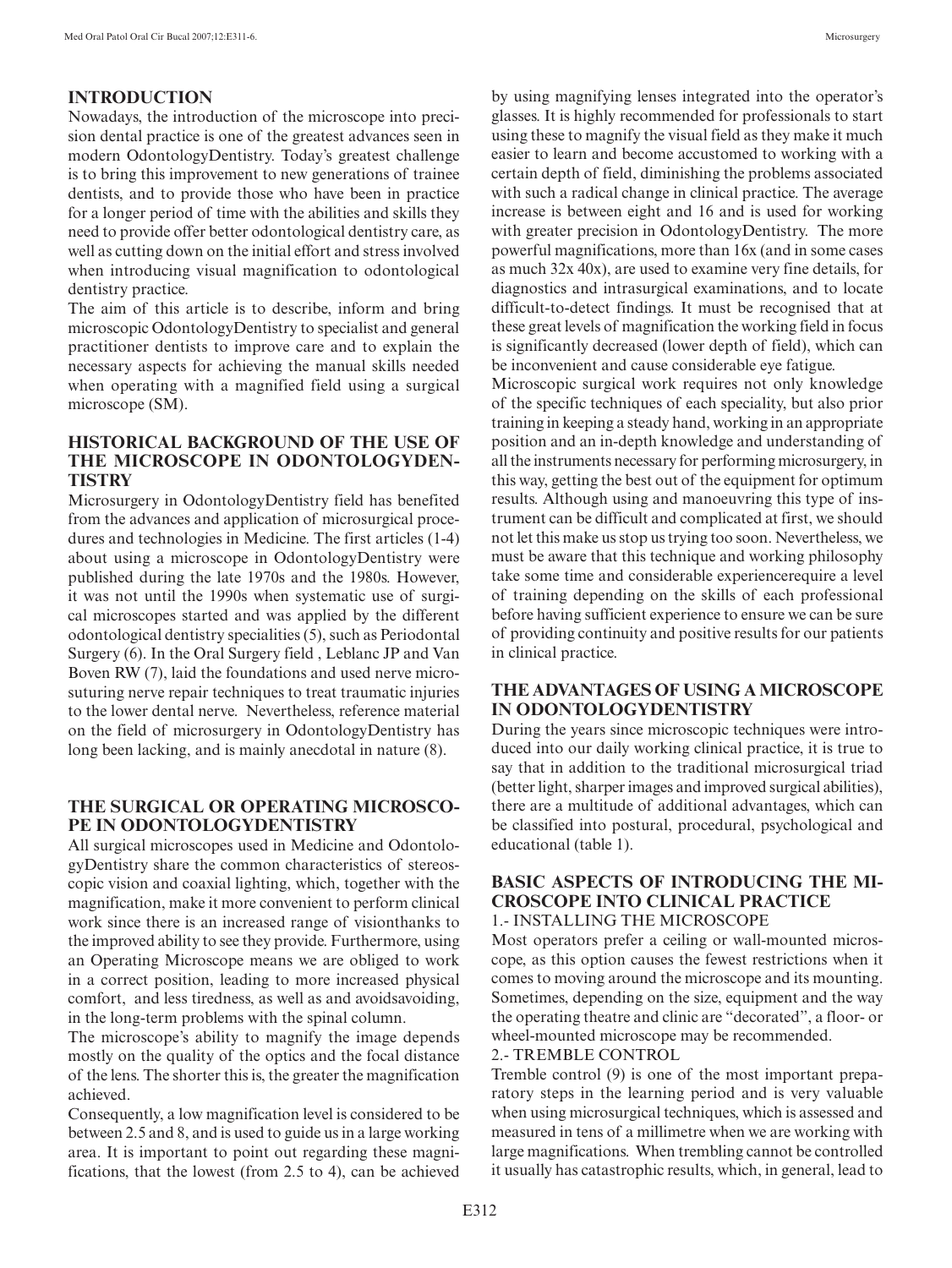|  | <b>Table 1.</b> The advantages of using a microscope in Dentistry. |  |  |  |  |
|--|--------------------------------------------------------------------|--|--|--|--|
|  |                                                                    |  |  |  |  |

| • Posture should be perfect, so as not to<br>Considerably<br>Decreases occupational, physical and<br>improves<br>manual<br>$\bullet$<br>$\bullet$<br>cause discomfort to the back and<br>abilities as the operating field is<br>postural stress.<br>neck, protecting the spinal column<br>magnified.<br>professional<br>Increases<br>personal,<br>$\bullet$<br>the improved<br>when<br>satisfaction<br>from future problems.<br>· Lighting is magnificent, as it is<br>quality of our surgical treatments is<br>The microscope forces us to work at<br>always in the right place, without<br>seen.<br>Improves clinical results, with less<br>the same distance from the object at<br>shadows.<br>post-operative discomfort for the<br>all times, avoiding tiring the eyes, as<br>• Collateral vision decreases, e.g. the<br>patient.<br>there is no need make constant<br>area surrounding the visual field is<br>Can be a significant internal marke-<br>$\bullet$<br>adjustments.<br>dark as it is in the cinema, removing<br>ting tool, as it gives the patient the<br>There is not need for the dentist to<br>unnecessary visual information and<br>idea of a high degree of professionnal<br>improvement sharpness of vision.<br>wear his or her prescription specta-<br>qualification, as well<br>as<br>the<br>cles. If the eyes are different, all<br>• We can switch from one level of | <b>Educational</b>                                                                                                                                                                                                                                                                                                                                                                                                                                                                                                                                                                                                                                                                                                                                                                                                                                                              |
|-------------------------------------------------------------------------------------------------------------------------------------------------------------------------------------------------------------------------------------------------------------------------------------------------------------------------------------------------------------------------------------------------------------------------------------------------------------------------------------------------------------------------------------------------------------------------------------------------------------------------------------------------------------------------------------------------------------------------------------------------------------------------------------------------------------------------------------------------------------------------------------------------------------------------------------------------------------------------------------------------------------------------------------------------------------------------------------------------------------------------------------------------------------------------------------------------------------------------------------------------------------------------------------------------------------------------------------------------------------------------------------------------|---------------------------------------------------------------------------------------------------------------------------------------------------------------------------------------------------------------------------------------------------------------------------------------------------------------------------------------------------------------------------------------------------------------------------------------------------------------------------------------------------------------------------------------------------------------------------------------------------------------------------------------------------------------------------------------------------------------------------------------------------------------------------------------------------------------------------------------------------------------------------------|
| impression of being very up to date<br>micros-copic binoculars have<br>magnifycation to another (there are<br>optical,<br>digital<br>with new<br>and<br>different scales ranging from 2x to<br>corrective mechanisms to compensate<br>$\bullet$<br>computerised technological applica-<br>32x) very easily, without changing<br>for this.<br>tions in OdontologyDentistry.<br>the position of the microscope.<br>The patient feels more confident.<br>$\bullet$<br>Recording operations means we can<br>٠<br>assess the techniques followed and<br>detect procedural errors or problems,                                                                                                                                                                                                                                                                                                                                                                                                                                                                                                                                                                                                                                                                                                                                                                                                        | Makes it easy for us to gather clinical<br>٠<br>images to file, clinical photographs,<br>as a camera can be incorporated.<br>Easier to make reports, whether these<br>are reports made by referring dentists,<br>legal assessment reports or damage<br>valuation reports<br>for insurance<br>companies.<br>Makes it very much easier to record<br>$\bullet$<br>diagnostic sequences and treatment in<br>video format (if the microscope has a<br>built-in video camera) and shows a<br>magnified image of the operating<br>field on the monitor for the assistant<br>or auxiliary worker. Allows this to be<br>recorded on disc or tape.<br>Allows clinical videos of intervene-<br>٠<br>tions or techniques to be recorded and<br>presented at conferences, symposia,<br>orally during speeches and<br>or<br>conferences, or as part of specialised<br>post-graduate training. |

**Table 2.** Basic recommendations for controlling trembling.

| Avoid feeling desperate and useless. Don't get discouraged., bBreathe deeply and relax.        |  |  |  |  |  |
|------------------------------------------------------------------------------------------------|--|--|--|--|--|
| Don't get bad tempered or irritated.                                                           |  |  |  |  |  |
| Don't try and go too fast. Complete each step well before going on to the next. If you come up |  |  |  |  |  |
| against a problem, stop and think.                                                             |  |  |  |  |  |
| Feel confident.                                                                                |  |  |  |  |  |
| Concentrate.                                                                                   |  |  |  |  |  |
| Try to get enough sleep and avoid heavy physical tasks.                                        |  |  |  |  |  |
| Avoid smoking, coffee, alcohol and other bad influences.                                       |  |  |  |  |  |
| Work for a reasonable period of time.                                                          |  |  |  |  |  |
| Appropriate handling and position to achieve better support and manoeuvrability.               |  |  |  |  |  |
| Do not acquire bad habits.                                                                     |  |  |  |  |  |

**Table 3.** Initial exercises to improve movement coordination in microsurgery.

| Position yourself correctly.                                     |  |  |
|------------------------------------------------------------------|--|--|
| Move your hands together under the microscope, touching the tips |  |  |
| of the fingers together.                                         |  |  |
| Do the same as above, but using two Adson tissue forceps.        |  |  |
| Pass objects from one set of forceps to the other.               |  |  |
| Cut out letters from paper or flexible materials.                |  |  |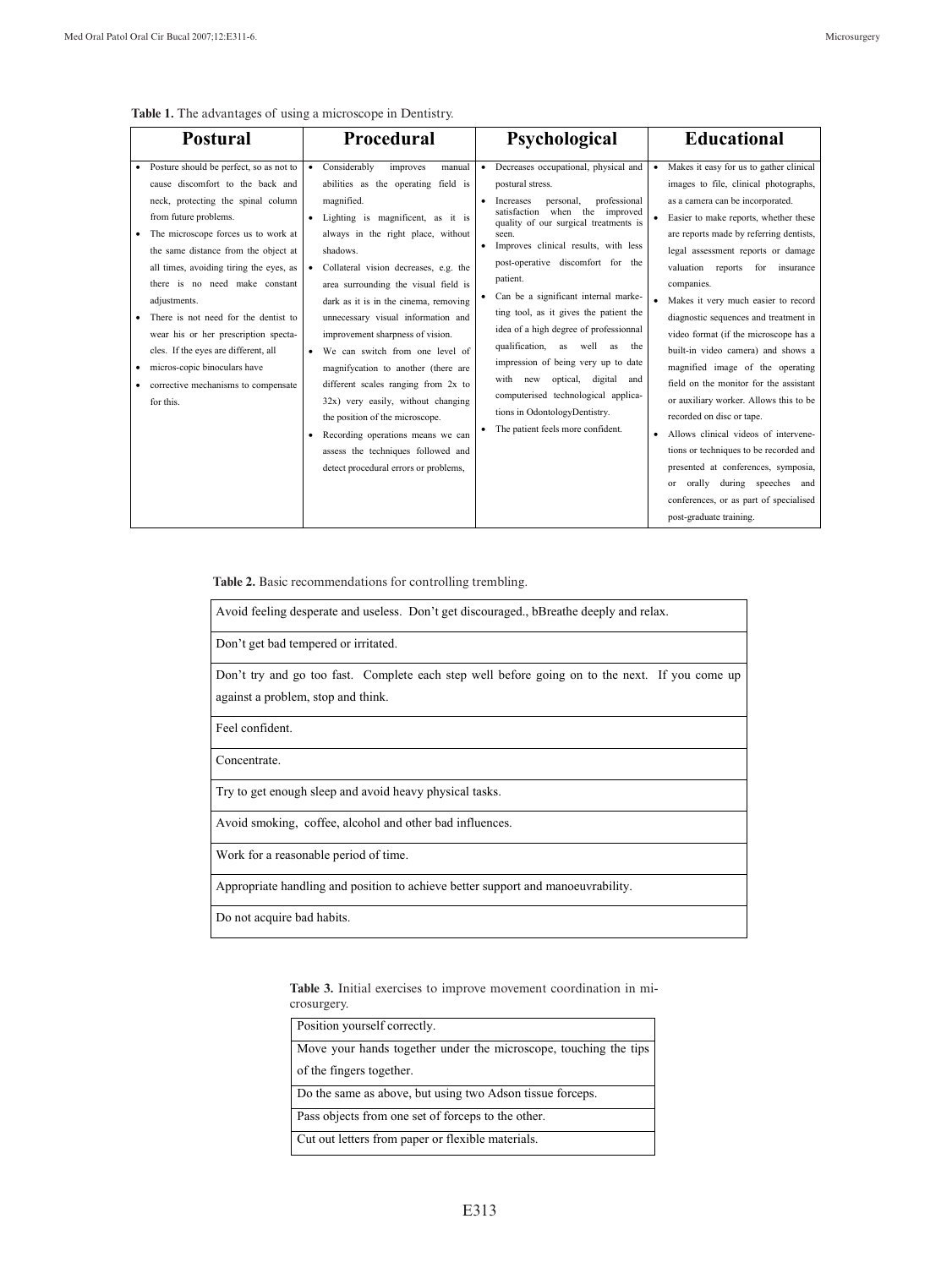discouragement and demoralisation. Some basic but very significant recommendations for controlling trembling are set out in Table 2.

#### 3.- POSTURE CONTROL

The operator's head must be slightly bent (approximately (30º), the dental chair should be in such a position that the operator and assistant's backs are vertical and straight, the operator's arms should fall relaxed and parallel to the vertical axis of the microscope, and the forearms should be parallel to the floor (Figure 1). The length and angle of the chair's headrest should be adapted to position of the patient's head in the appropriate occlusal plane. There are some simple exercises we should do until our movements are harmonious and precise (Table 3).

#### 4.- WORKING POSITIONS FOR DENTISTRY

It is absolutely impossible to give a complete list of all the working positions we might possibly need when performing microsurgical procedures in the different areas of the oral cavity. Our ultimate goal is to learn how to adjust the position of both patient and microscope, and for the surgeon and assistant to find the most comfortable, least tiring and fatiguing positions (10), while being able to see all possible areas of the mouth.

Generally, the operator is situated at between nine and twelve o'clock, and there is a greater distance between the operator and the patient being greater. Usually, the first steps in the majority of procedures are performed at low levels of magnification, and higher magnification is used for observing the details. A lot of the time it is better to move the patient's head, the chair or to use a dental mirror, rather than needing to continually adjust the microscope (11).

Working on the upper jaw maxillary is usually easier to master than the on the lower. The patient in the chair should be lying in the supine position, the head tilting backwards with the chin slightly raised. The view of the vestibular surface of the teeth and alveolar maxillary procedures are carried out in direct view without the need of a mirror. Nevertheless, when working on the palatine areas indirect vision can be recommended with the help of a dental mirror or a mirror for palatine photographs. The mirror is placed at a distance at which the end of the instrument or the handle are within the operating field and do not interfere with the operator's view. If we wish to avoid using indirect vision we will need to tilt lift the patient's head further back, hyperextending it and tilting it to the side into a position that allows us to see. Access to the vestibular and pallet palatine areas of a quadrant during the intervention itself requires constant changes in the position of both patient and microscope, which tires patient and makes the operation take longer.

Mandibular work is usually more complex. The anteroinferior teeth can be seen very easily from the 12 o'clock position. A dental mirror is recommended to see the lingual face of these teeth. It is also possible to see the vestibular and lingual surfaces of the premolars and molars with a mirror. To do this the microscope is directed in a perpendicular line to the vestibular surface. The most problematic area is the view of the occlusal face of the lower back teeth, because of the soft tissues of the upper lip, especially when patients can only open their mouths to a limited or diminished extent.

#### **APPLICATIONS FOR MICROSCOPIC SURGERY IN ODONTOLOGICAL SPECIALITIES** 1.- ENDODONTICS

Endodontists were the first OdontologicalDentistry professionals to find applications for the microscope in everyday practice, both for conventional and surgical endodontics (1, 5, 12).

For specialists in Endodontics the term Microscopic surgery is incorrect, as most of the procedures during which they use microscopes are not surgical. Endodontics is not surgical, therefore they believe it is more appropriate to call it an Operating Microscope (13). A survey carried out by the American Association of Endodontists (AAE) showed that the indications for using a microscope in Endodontics in different clinical situations waswere, in order of most to least frequent, removing broken instruments from the canals, preparing the retrograde obturation cavity, obturating of the back cavity, permeabilising of calcified channels and locating the pulpar chamber canals, and also placed special emphasis on the time in training needed to correctly use a microscope in endodontics (14).

In short, as the most frequent decisive factor in the majority of endodontic errors and endodontic surgery is microfiltration, using an operating microscope and microsurgical techniques permits the complex system of canals to be managed and identified in a safe, precise manner, and makes it easier to resolve cases which would, in the past, without magnification, been impossible (13).

#### 2.- PERIAPICAL OR ENDODONTIC SURGERY

Periapical or endodontic surgery is a reliable method of treating teeth with periapical lesions that do not respond to conventional canal treatment. On many occasions, when endodontic re-treatment is performed by the orthograde route, or in cases where there is no other alternative possible, it is usually the final therapeutic option for preserving the natural tooth before exodonty exodontics (Figures 2 and 3) (15).

The successful results described in the literature range from 45 to 80% according to the different authors and the different pathologies presented by the teeth in question (16-21) at the time of the surgical intervention. During recent years these success rates have improved because of the use of more precise procedures and new technologies and as the application of ultrasound for performing retrograde cavity obturation, or the use of superior obturation materials, and of course, and of course,and as well as because of the use of equipment to magnify the surgical field such as magnifying glasses or the surgical microscope (22).

3.- PERIODONTICS AND PERIDONTAL SURGERY It is completely accepted in the literature that to treat Periodontal Disease, effective plaque and calculus removal from the radicularroot surface is a determining factor for the success of the treatment and the control of the disease (23).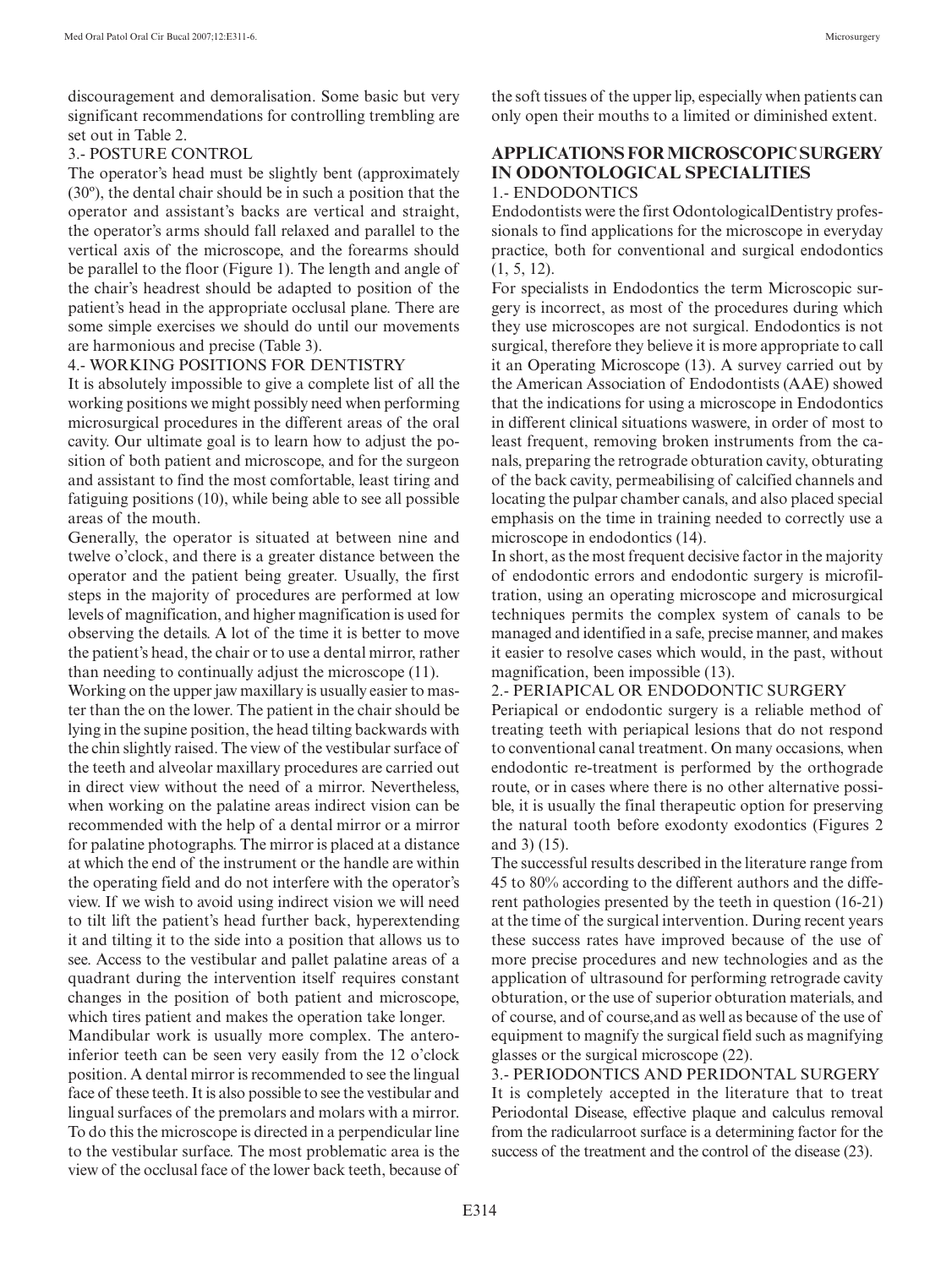

**Fig. 1.** Correct positions for working with a microscope in OdontologyDentistry.



**Fig. 2.** Magnification allows otherwise-invisible radicularroot fractures to be identified, avoiding treatment failures.



**Fig. 3.** X-rays taken immediately before carrying out an apicoectomy in a first upper left premolar. When there are no contraindications for surgical-endodontics, the microscope allows us to work very precisely and to optimum standards in a small operating area.

As a result, any new techniques or technologies such as spectacles, magnifying glasses, frontal cold light, etc., that make us more able to see and see more clearly during scaling and radicular isolationroot planning manoeuvres will be useful. Naturally, the surgical microscope is an ideal instrument for this, as it combines stereoscopic vision, magnification and illumination.

Perhaps the routine use of the microscope during basic periodontal treatment (scaling and isolatingplanning) is not sufficiently ergonomic to justify its generalised use, but this is not the case in surgical indications. Reference material shows that surgical visual access substantially improves the operator's ability to remove the calculus (24, 25). In this way, the application of microsurgical techniques in Periodontics has provided a new, more precise and reliable approach to the most commonplace surgical procedures such as access surgery and pocket removal, regenerative periodontal surgery and mucogingival surgery (6., 26). A surgical microscope makes the operator's view sharper (8) and provides:

− The ability to perform the surgery with greater precision, making more precise incisions and the ability to use smaller instruments that cause less trauma and faster post-operative healing.

− Precise tissue restructuring with smaller needles and stitches.

− A better view of the radicularroot surface, leading to easier radicularroot instrumentation, in turn leading to more effective removal of calculus and radicularroot isolationplanning.

## 4.- ORAL SURGERY

Oral and Maxilofacial Surgery, an eminently surgical speciality, also benefits from the clinical and operating advantages of microsurgery. The use and application of magnification in therapeutic procedures is very beneficial when the operator's increased ability to see sharply is vital to achieving the best clinical results.

Consequently, this technique is particularly important for use in all surgical procedures for treating included or impacted teeth (27), and in particular for surgical salvage cases where mucogingival surgical procedures are being used to provide keratinised gum for teeth erupting through the vestibular plane (apical repositioning flaps, lateral displacement flaps, flaps in combination with soft tissue grafts).

Also recent, (7, 28, 29) but no less important, is the use of the microscope in the surgical treatment of injuries and lesions to the sensitive nerves of the mouth area. These include the lingual nerve and the lower dental nerve, which are at risk of damage during Oral Surgery if great care is not taken with the lingual flap (lower molar and premolar level) or during surgery on the third included molars (because of their extremely close relationship with the vasculonervous bundle of the mandibular dental canal).

#### 5.- RESTORATIVE ODONTOLOGYDENTISTRY

In contrast to dentists specialising in Endodontics who work in a very reduced area, restorative dentists prepare complete quadrants or arches during the same appointment.